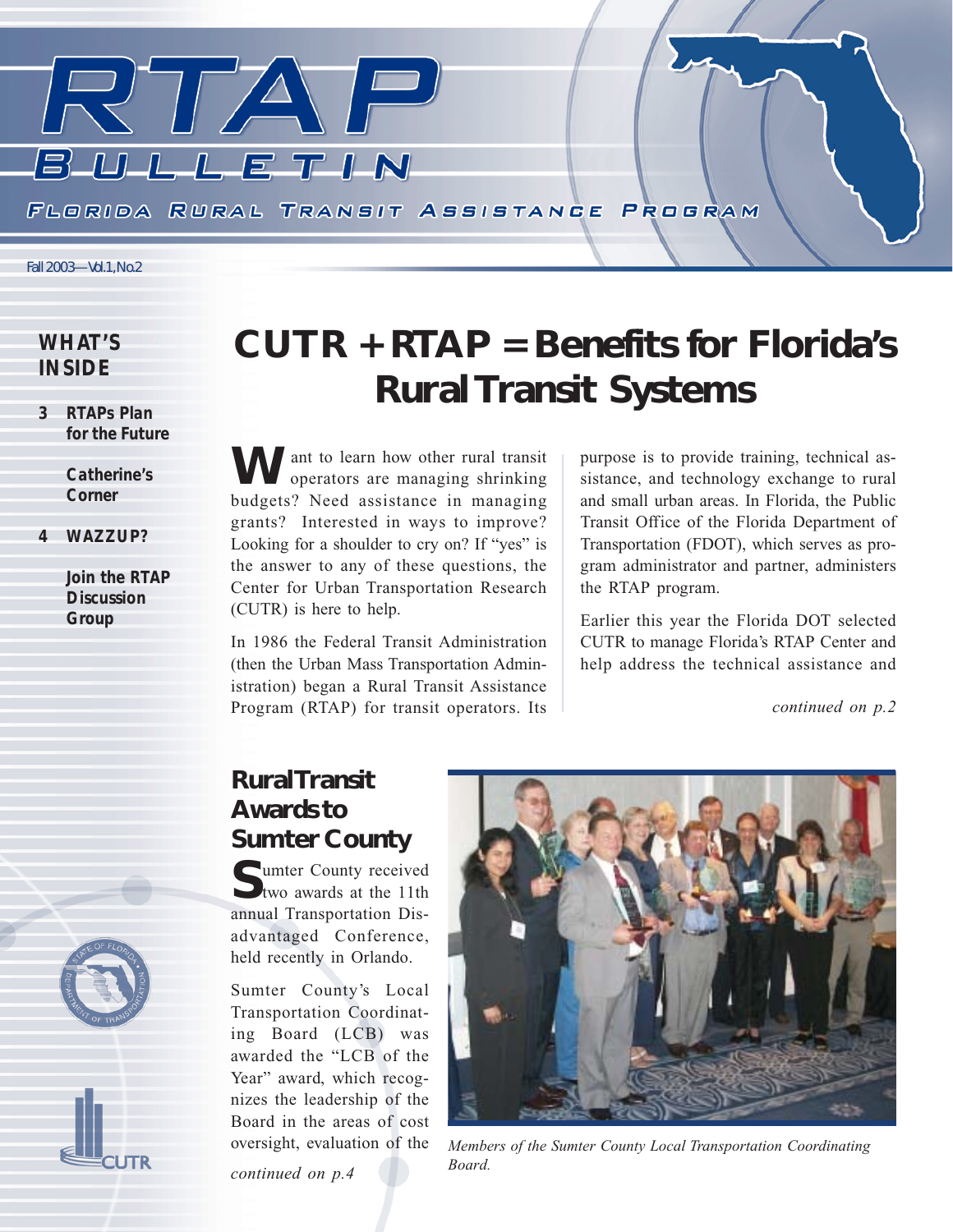training needs of Florida's small urban and rural transit systems.

CUTR is pleased and proud to serve as the RTAP Center Manager and is dedicated to helping you in ways that best address your needs. Our RTAP Center team consists of talented and experienced transit professionals with whom many of you have already worked. Our approach is intended to be broad and flexible, with an emphasis on training, technical assistance, research, and other support services. Specifically, we have adopted a twopronged approach: maintaining and enhancing training, technical assistance, and outreach while simultaneously working with the program's 17-member Advisory Committee to determine the right direction for RTAP in Florida.

We publish a quarterly newsletter and have facilitated a number of comprehensive, weeklong training sessions for rural transit system personnel; created an electronic "peer-to-peer" network; updated and published a rural transit resource guide; and conducted personal meetings with rural transit stakeholders throughout the state.

Additionally, we have convened several meetings of the RTAP Advisory Committee and have created tentative vision and mission statements, as well as a series of goals and actions steps, all designed to make Florida's RTAP the best in the country.

Many of you may have already taken advantage of CUTR's technical assistance and training opportunities through such programs as the *Florida Maintenance Training and Technical Assistance Program*, which provides training to bus transit maintenance professionals; the *Florida Vehicle Procurement Program*, which provides opportunities for transportation providers to procure vehicles through the program from various vendors at reduced rates; the *Florida Bus Operator Trainer Training Program*, which provides training and certification to bus operator trainers; and the *Statewide Transit Technical Assistance and Training Program*, which provides technical assistance and support and professional development opportunities to public transportation professionals. We trust you have found your business relationship with CUTR to be value-added and we intend to provide the same level of high quality, value-added service to you, our RTAP customers.

Please feel free to contact any of us; we look forward to working with you.



**Victoria Zambito** applies her extensive experience in organizing transit-related roadeos. She addresses administrative and logistics tasks associated with the annual Roadeo.



**Gwen Hollis** has the day-to-day responsibilities for managing the Center for Urban Transportation Research Resource Information Center (CRIC).



**Molly Buffington** is responsible for administrative tasks associated with training, including newsletter production and contract management between vendors, FDOT, and CUTR.



**Amber Reep** coordinates all training activities and helps respond to technical assistance requests.



**Lisa Staes** serves as co-Contract Manager. She is the Program Director for CUTR's Transit Technical Assistance and Training Team.



**Philip L. Winters** serves as co-Contract Manager. He is CUTR's TDM Program Director and oversees the RTAP web site and manages the RTAP listserv.

**Michael J. Audino** serves as the RTAP Program Director. He is responsible for facilitating advisory committee meetings, providing strategic direction for the program, maintaining dialogue with FDOT, and responding to customer comments and inquiries.



The RTAP BULLETIN is produced by the USF Center for Urban Transportation Research.

Please direct all question or comments to:

### *RTAP BULLETIN*

Center for Urban Transportation Research University of South Florida 4202 East Fowler Avenue, CUT100 Tampa, FL 33620-5375 813/974-3120, fax 813/974-5168 email: *audino@cutr.usf.edu* website: *www.rtap.cutr.usf.edu*

### *OUR MISSION*

The Rural Transit Assistance Program (RTAP) provides a broad and flexible program of training, technical assistance, research, and other support services for Florida's small urban and rural transit operators.

*Editor: Michael Audino Designer: Wendy Castleberry*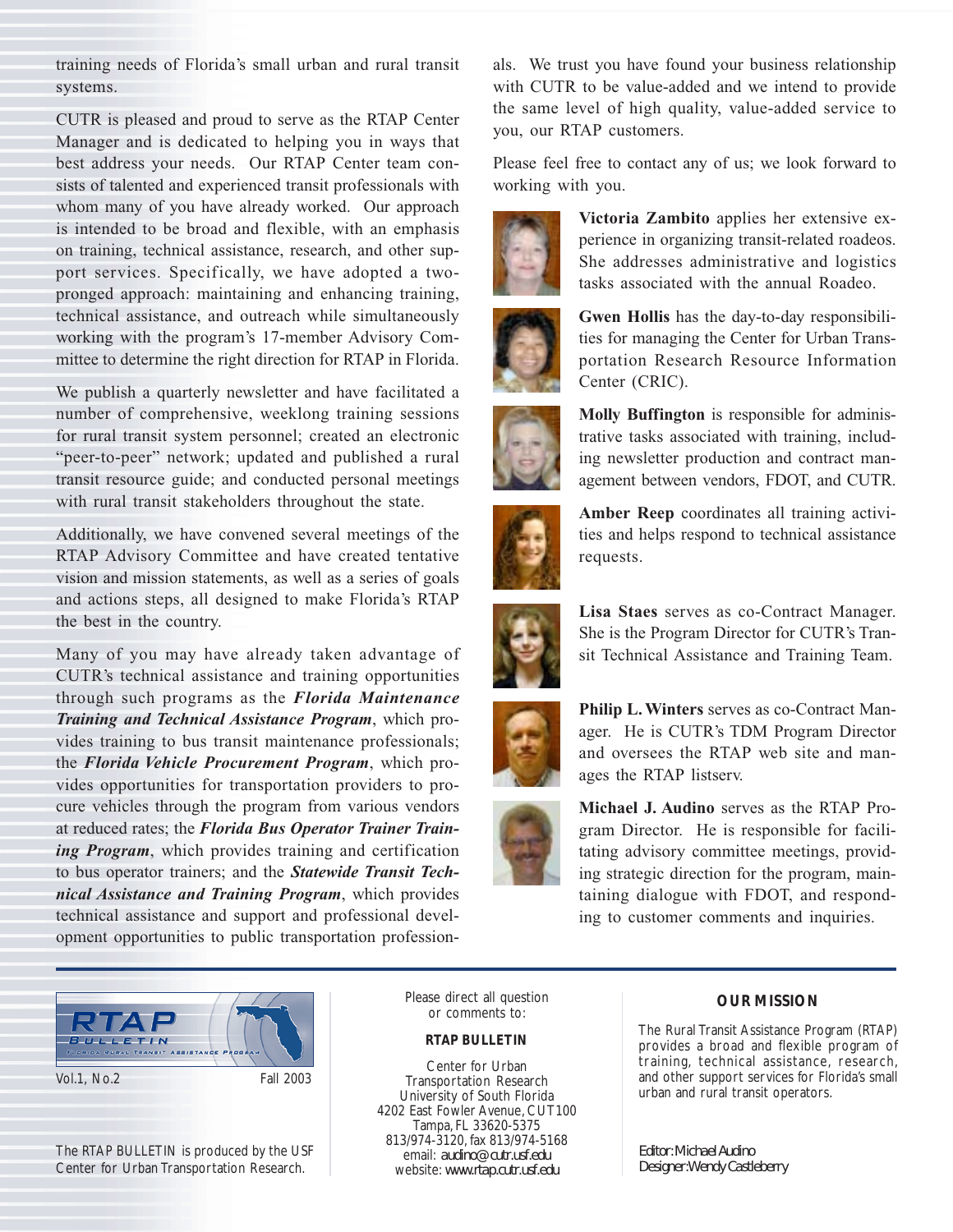## *RTAP's Plan for the Future*

*"* **W***ould you tell me, please, which way I ought to go from here?" Alice asked.* 

*"That depends a good deal on where you want to get to." said the Cat.*

*"I don't much care where." said Alice.*

*"Then it doesn't matter which way you go." said the Cat*

This dialogue from Lewis Carroll's *Alice in Wonderland* clearly frames the challenge and opportunity facing Florida's RTAP Program. For the past 15 years, RTAP has provided a variety of training and technical assistance services that have helped rural transit stakeholders throughout Florida. As a result of RTAP, rural transit drivers are better trained to operate vehicles safely, transit managers have a better understanding of the implications of federal drug testing regulations, and Florida's rural transit community has developed a sense of camaraderie through the annual transit roadeo.

While much has been accomplished there is more work to be done and Florida's RTAP program is committed to providing services that are both customer-driven and

value- added. Before service delivery can effectively begin, the program must have clear purpose and direction. Florida's RTAP Advisory Committee is currently working to develop a strategic action plan to determine what and how training is provided, who and where technical assistance is offered, and what new initiatives might best serve the needs of Florida's rural transit industry.

On September 24 the Advisory Committee met and adopted the following mission statement for RTAP:

*The Florida RTAP provides training, continuing education, and technical assistance to those who provide or assist in the provision of public transportation services in rural and small urban communities in order to promote the coordinated delivery of safe, efficient, and effective transit services*

The Committee also adopted the following RTAP Vision:

*Customer Driven...Comprehensive...The Model for Others*

The Strategic Plan for Florida's RTAP will be completed prior to the end of the year. Stay tuned!

### *Catherine's Corner Catherine Kelly, FDOT RTAP Program Manager*

The hot days of summer are officially over. What a summer it was. The cooler temperature in the mornings, leaves falling, trees turning their golden color and football let me know that fall is here.



Some may say that things are slowing down while others may say things are picking up speed. The Commission for the Transportation Disadvantaged Conference was a great success. Participants came from all over the state, making it one of the largest TD conferences. If you missed it, you missed an excellent conference. The workshops and plenary sessions were superb. The hotel was beautiful. The plans for 2004 are in the works. Congratulations to the staff for a job well done.

Congratulations to all of the winners at the annual award celebration. Special recognition to our local winners, Ernest Rittman of Big Bend Transit, who won the Driver of the Year award and Big Bend Transit who

won the Operator of the Year award. Great job Ted.

The Rural Transit Assistance Program Advisory Committee is in full force. All vacancies have been filled and we are meeting to discuss how best to serve the rural transit providers. Our first meeting was very productive. Technology has made it real easy to communicate and interact with each other while conducting a telephone call.

We will be gearing up real soon to start the preliminary planning for the 2004 paratransit roadeo MV Transportation is hosting the roadeo in Orlando on April 16-17, 2004. Please mark your calendar for this exciting date. You will be provided with more details at a later date.

### We l c o m e A u t u m n!!

Thought for today: "Begin to make the kind of investment of personal time which will assure that those who come after us will live as well." Charles W. Bray III